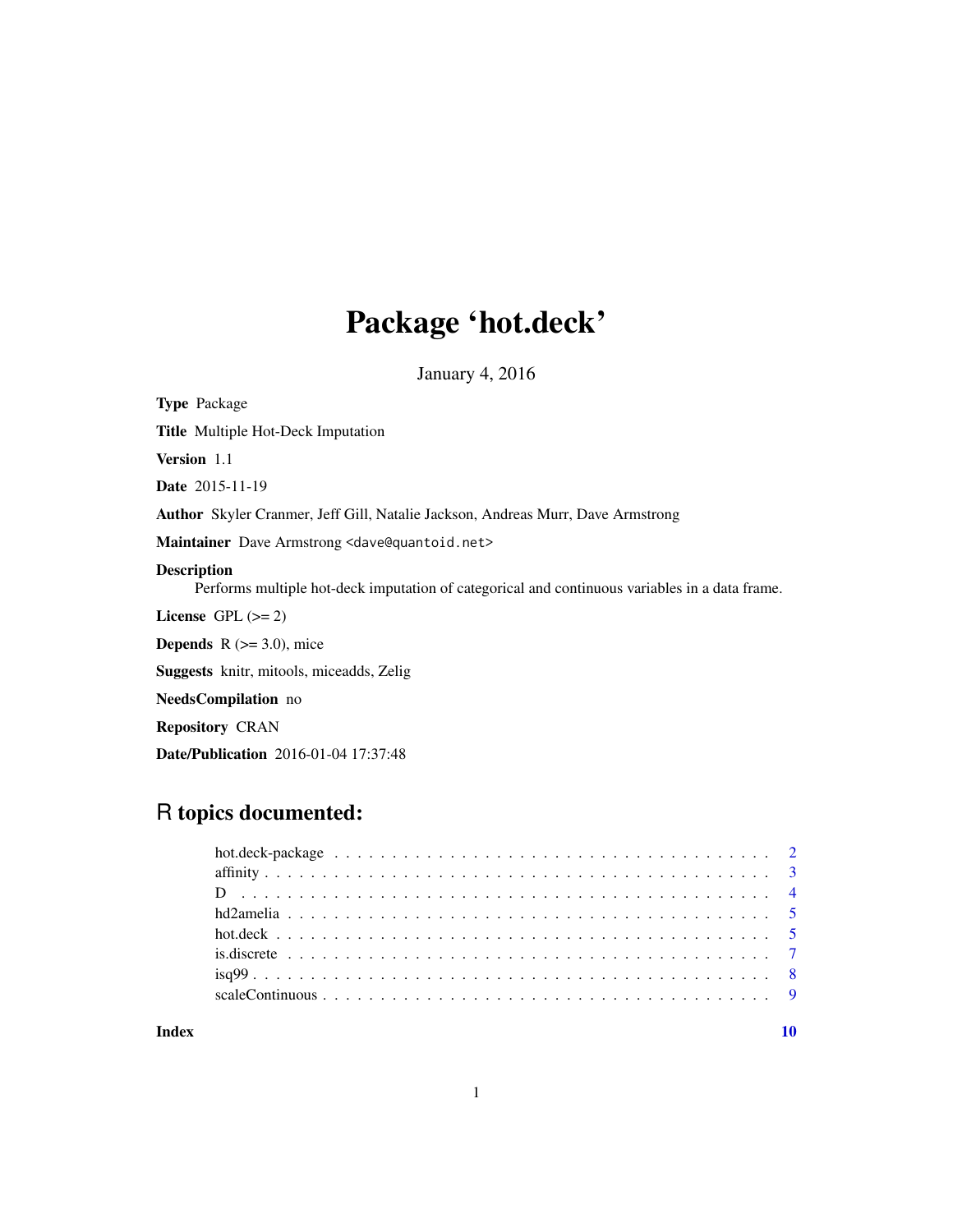<span id="page-1-0"></span>

This package contains all of the functions necessary to perform multiple hot deck imputation on an input data frame with missing observations using either the "best cell" method (default) or the "probabilistic draw" method as described in Cranmer and Gill (2013). This technique is best suited for missingness in discrete variables, though it also works well for continuous missing observations.

#### Details

| Package: | hot.deck    |
|----------|-------------|
| Type:    | Package     |
| Version: | 1.1         |
| Date:    | 2015-11-19  |
| License: | $GPL (= 2)$ |

In multiple hot deck imputation, several observed values of the variable with missing observations are drawn conditional on the rest of the data and are used to impute each missing value. The advantage of this class of methods over multiple imputation is that the imputed values are actually draws from the observed data. As such, when discrete variables are imputed with a hot deck method, their discrete properties are maintained.

Two methods for weighting the imputations are provided in this package. The "best cell" [called as "best.cell"] technique uses the degree of affinity between the row with missing data and each potential donor row to generate weights such that rows more closely resembling the row with missingness are more likely to be drawn as donors. The probabilistic draw method is the default method. The "probabilistic draw" [called as "p.draw"] technique is also available. The best cell method draws randomly from the cell of best matches to the row with a missing observation.

#### Author(s)

Skyler Cranmer, Jeff Gill, Natalie Jackson, Andreas Murr and Dave Armstrong Maintainer: Dave Armstrong <dave@quantoid.net>

## References

Cranmer, S.J. and Gill, J.M.. (2013) "We Have to Be Discrete About This: A Non-Parametric Imputation Technique for Missing Categorical Data." *British Journal of Political Science* 43:2 (425-449).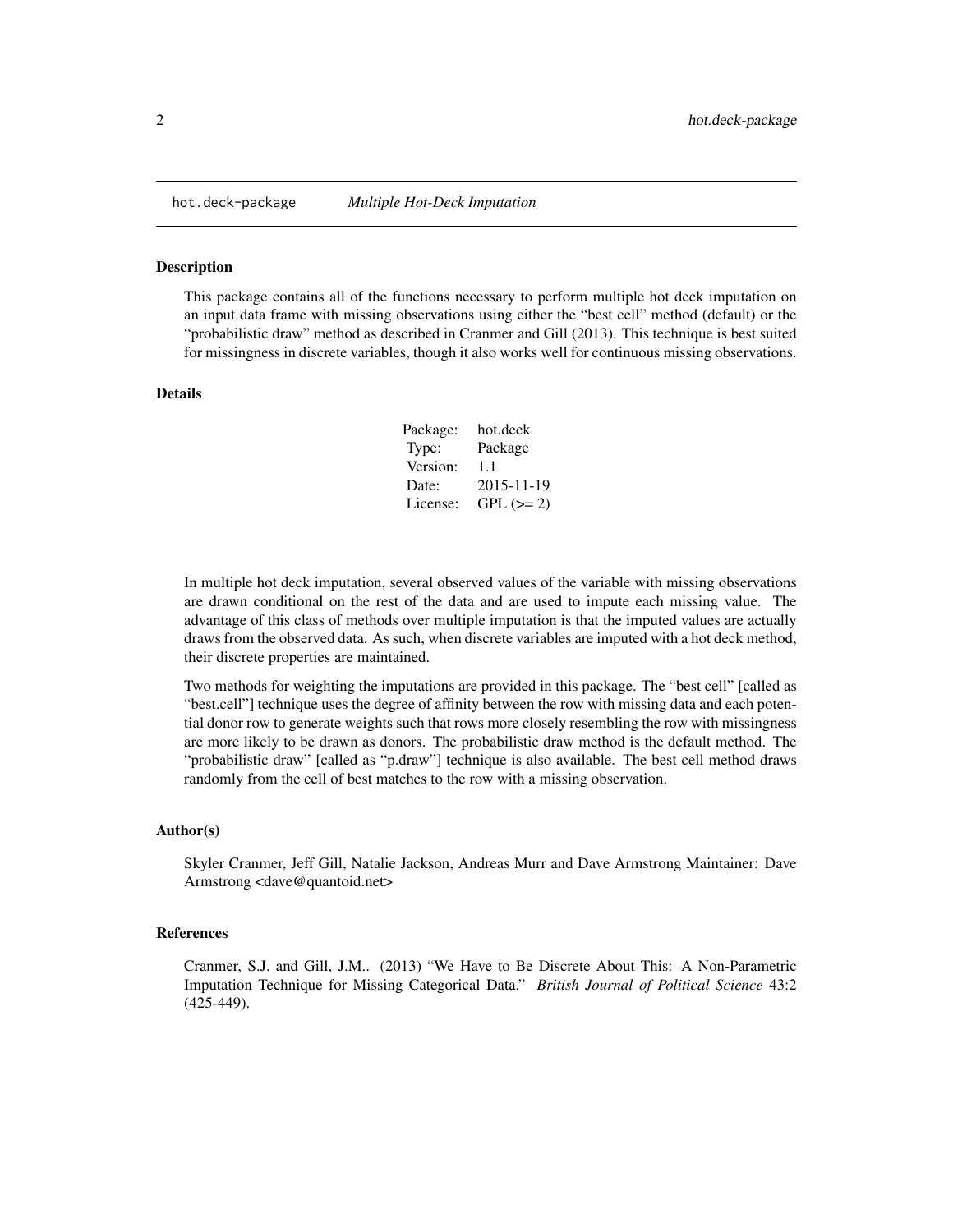<span id="page-2-1"></span><span id="page-2-0"></span>

Calculates affinity based on Cranmer and Gill (2013). The function performs the original method (as described in the article) and also a method that takes into account the correlation structure of the observed data that increases efficiency in making matches.

#### Usage

```
affinity(data, index, column = NULL, R = NULL, weighted = FALSE)
```
#### Arguments

| data     | A data frame or matrix of values for which affinity should be calculated                                                                                                                                                                                           |
|----------|--------------------------------------------------------------------------------------------------------------------------------------------------------------------------------------------------------------------------------------------------------------------|
| index    | A row number identifying the target observation. Affinity will be calculated<br>between this observation and all others in the dataset.                                                                                                                            |
| column   | A column number identifying the variable with missing information. This is<br>only needed for the optional correlation-weighted affinity score. The correlation<br>that is used is the correlation of all variables with the focus variable (i.e., the<br>column). |
| R        | A correlation matrix for data.                                                                                                                                                                                                                                     |
| weighted | Logical indicating whether or not the correlation-weighted affinity measure should<br>be used.                                                                                                                                                                     |

## Details

Affinity is calculated by first identifying whether two observations are sufficiently 'close' on each variable. Consider the target observation number 1. If observation *i* is close to the target observation on variable *j*, then  $A[i, j] = 1$  otherwise, it equals zero. Close for two discrete variables is defined by them taking on the same value. Close for continuous variables is taking on a distance no greater than 1 from each other. While this may seem restrictive and arbitrary, arguments exist in the main package function hot.deck that allows the user to set how many standard deviations equal a distance of 1 (with the cutoffSD argument).

## Value

A number of missing observation-variable combinations-by-number of observations in data matrix of affinity scores.

## Author(s)

Skyler Cranmer, Jeff Gill, Natalie Jackson, Andreas Murr and Dave Armstrong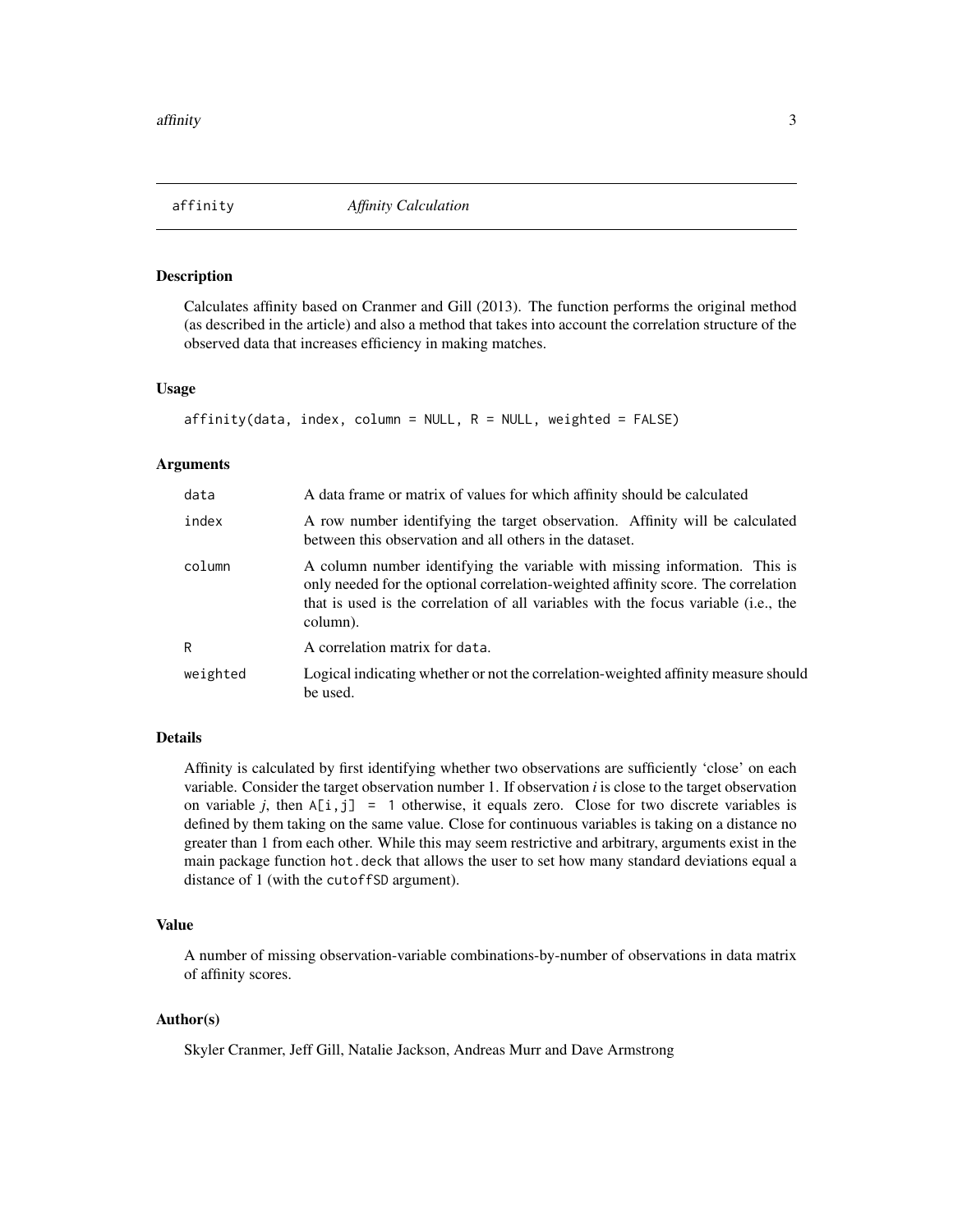## <span id="page-3-0"></span>References

Cranmer, S.J. and Gill, J.M.. (2013) "We Have to Be Discrete About This: A Non-Parametric Imputation Technique for Missing Categorical Data." *British Journal of Political Science* 43:2 (425-449).

#### See Also

[hot.deck](#page-4-1)

## Examples

data(D) out <- hot.deck(D)

D *Example data for multiple hot deck imputation.*

#### Description

Simulated example data for multiple hot deck imputation.

## Usage

data(D)

#### Format

A data frame with 20 observations on the following 5 variables.

x1 a numeric vector

x2 a numeric vector

- x3 a numeric vector
- x4 a numeric vector
- x5 a numeric vector

## Examples

data(D) out <- hot.deck(D)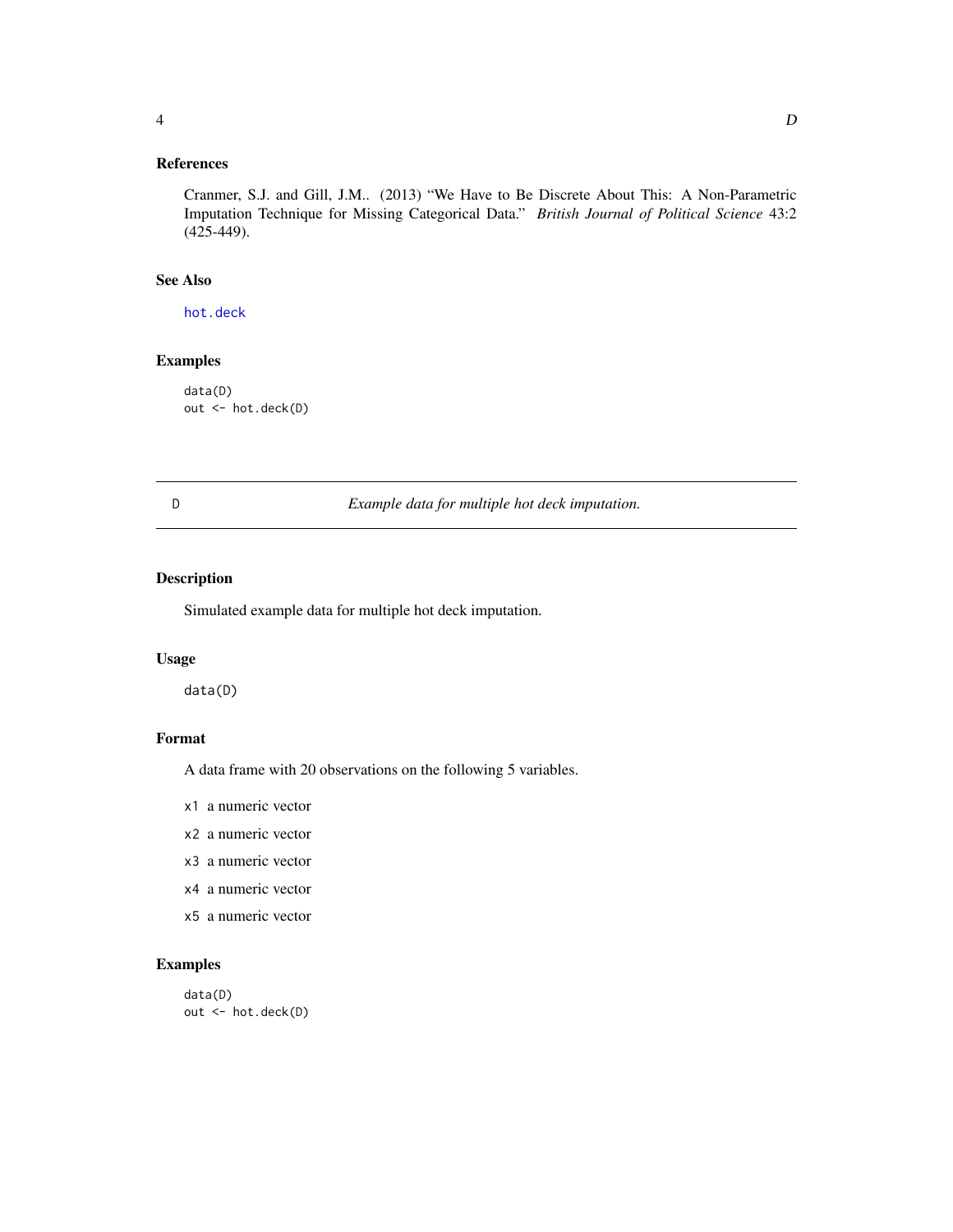<span id="page-4-0"></span>

Converts the output from hot.deck to the format used by Amelia for use with the Zelig package.

#### Usage

```
hd2amelia(object)
```
#### Arguments

object Output from a run of the hot.deck function.

#### Value

An object of class "amelia" that can be used with Zelig.

#### Author(s)

Skyler Cranmer, Jeff Gill, Natalie Jackson, Andreas Murr and Dave Armstrong

<span id="page-4-1"></span>hot.deck *Multiple Hot-Deck Imputation*

#### Description

This function performs multiple hot deck imputation on an input data frame with missing observations using either the "best cell" method (default) or the "probabilistic draw" method as described in Cranmer and Gill (2013). This technique is best suited for missingness in discrete variables, though it also performs well on continuous missing data.

#### Usage

```
hot.deck(data, m = 5, method = c("best.cell", "p.draw"), cutoff = 10, sdCutoff = 1,
optimizeSD = FALSE, optimStep = 0.1, optimStop = 5, weightedAffinity = FALSE,
 impContinuous = c("HD", "mice"), IDvars = NULL, ...)
```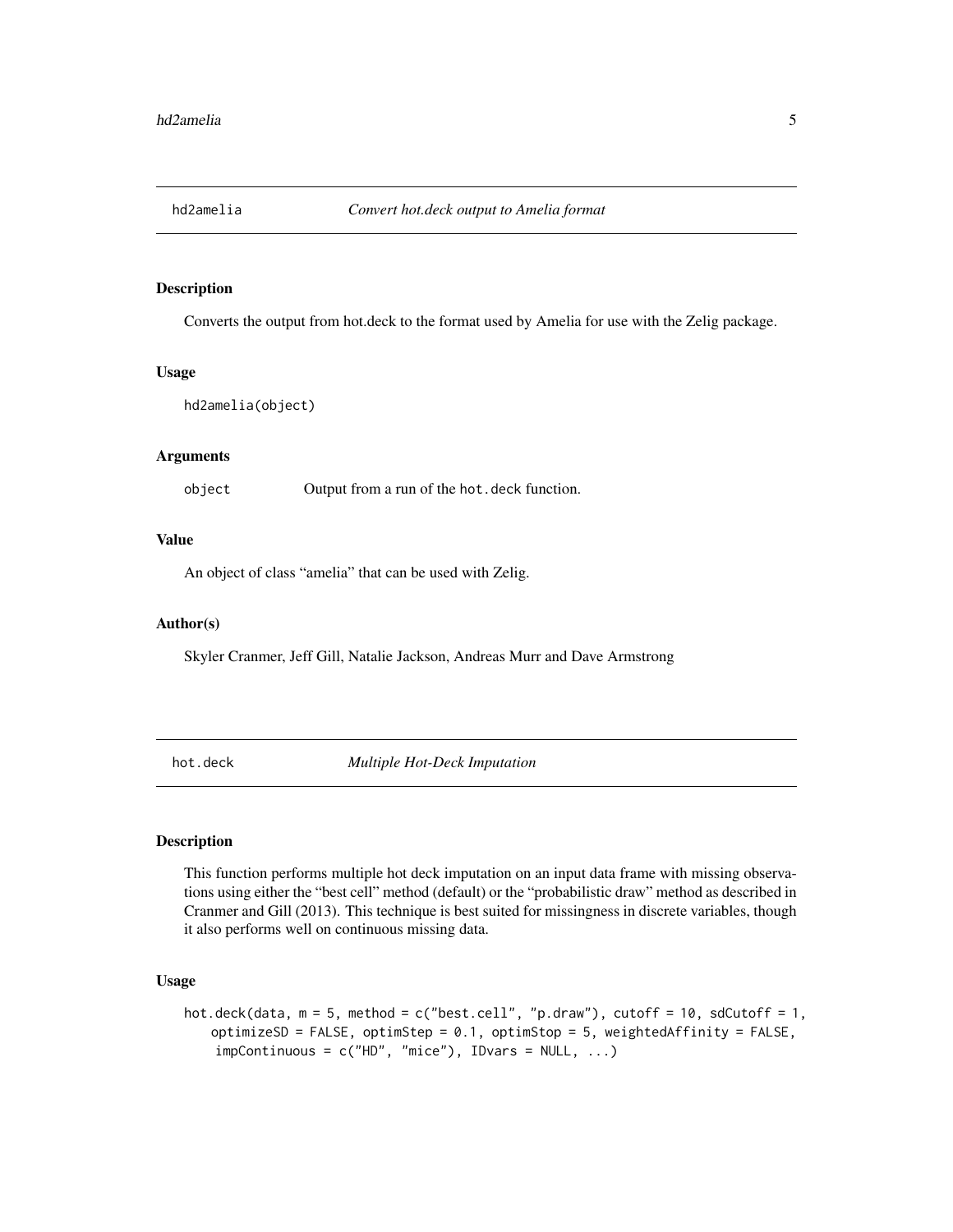## <span id="page-5-0"></span>Arguments

| data             | A data frame or matrix with missing values to be imputed using multiple hot<br>deck imputation.                                                                                                                                                                      |
|------------------|----------------------------------------------------------------------------------------------------------------------------------------------------------------------------------------------------------------------------------------------------------------------|
| m                | Number of imputed datasets required.                                                                                                                                                                                                                                 |
| method           | Method used to draw donors based on affinity either "best.cell" (the default) or<br>"p.draw" for probabilistic draw                                                                                                                                                  |
| cutoff           | A numeric scalar such that any variable with fewer than cutoff unique non-<br>missing values will be considered discrete and necessarily imputed with hot<br>deck imputation.                                                                                        |
| sdCutoff         | Number of standard deviations between observations such that observations<br>fewer than sdCutoff standard deviations away from each other are considered<br>sufficiently close to be a match, otherwise they are considered too far away to<br>be a match.           |
| optimizeSD       | Logical indicating whether the sdCutoff parameter should be optimized such<br>that the smallest possible value is chosen that produces no thin cells from which<br>to draw donors. Thin cells are those where the number of donors is less than m.                   |
| optimStep        | The size of the steps in the optimization if optimizeSD is TRUE.                                                                                                                                                                                                     |
| optimStop        | The value at which optimization should stop if it has not already found a value<br>that produces no thin cells. If this value is reached and thin cells still exist, a<br>warning will be returned, though the routine will continue using optimStop as<br>sdCutoff. |
| weightedAffinity |                                                                                                                                                                                                                                                                      |
|                  | Logical indicating whether a correlation-weighted affinity score should be used.                                                                                                                                                                                     |
| impContinuous    | Character string indicating how continuous missing data should be imputed.<br>Valid options are "HD" (the default) in which case hot-deck imputation will<br>be used, or "mice" in which case multiple imputation by chained equations will<br>be used.              |
| IDvars           | A character vector of variable names not to be used in the imputation, but to be<br>included in the final imputed datasets.                                                                                                                                          |
| $\cdots$         | Optional additional arguments to be passed down to the mice routine.                                                                                                                                                                                                 |

## Value

A list with the following elements:

| data        | An object of class mi which contains m imputed datasets.                                                                                       |
|-------------|------------------------------------------------------------------------------------------------------------------------------------------------|
| affinity    | A matrix of affinity scores see affinity.                                                                                                      |
| donors      | A list of donors for each missing observation based on the affinity score.                                                                     |
| draws       | The m observations drawn from donors that were used for the multiple imputa-<br>tions.                                                         |
| max.emp.aff | Normalization constant for each row of affinity scores; the maximum possible<br>value of the affinity scores if correlation-weighting is used. |
| max.the.aff | Normalization constant for each row of affinity scores; the number of columns<br>in the original data.                                         |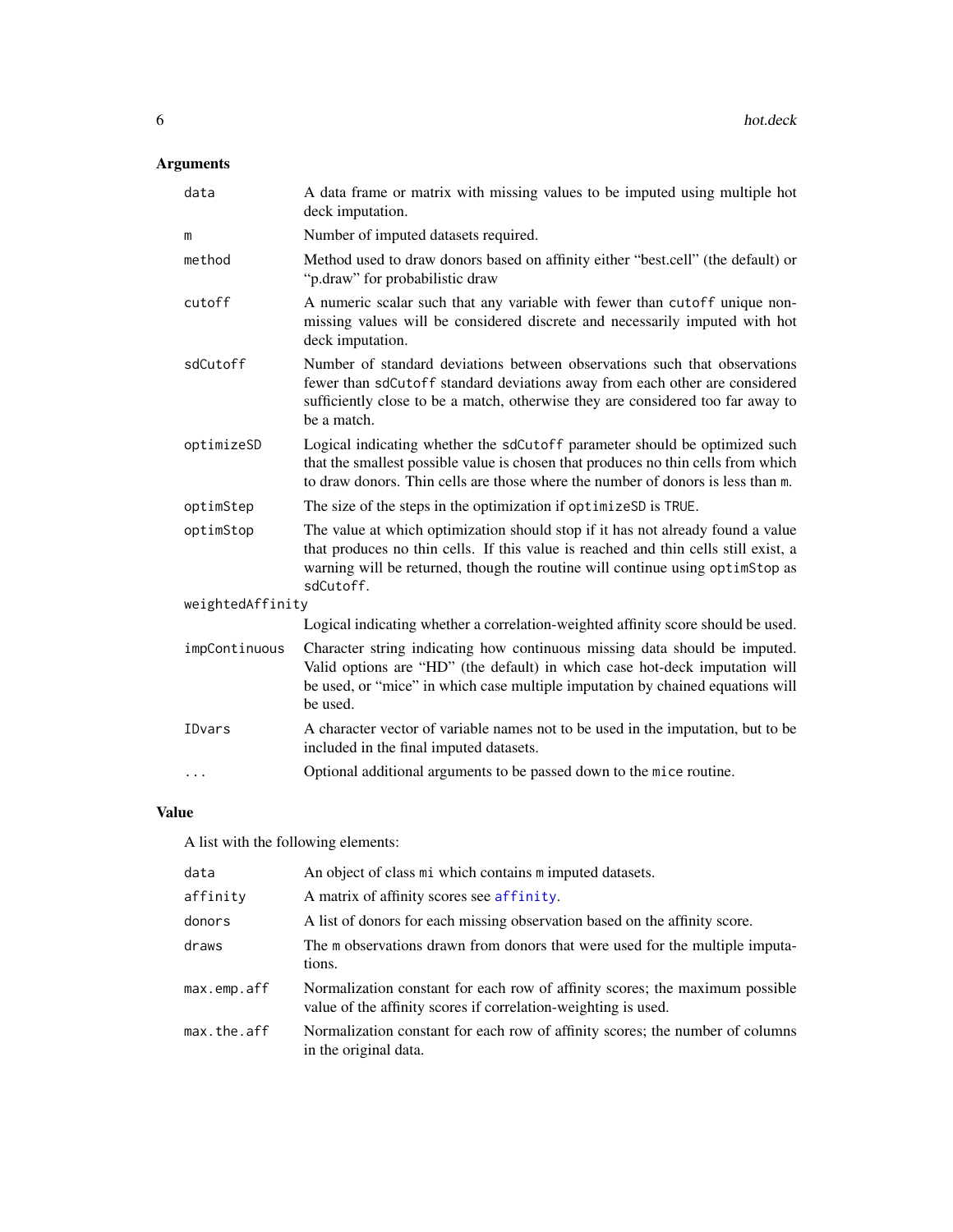#### <span id="page-6-0"></span>is.discrete 7

#### Author(s)

Skyler Cranmer, Jeff Gill, Natalie Jackson, Andreas Murr and Dave Armstrong

## References

Cranmer, S.J. and Gill, J.M.. (2013) "We Have to Be Discrete About This: A Non-Parametric Imputation Technique for Missing Categorical Data." *British Journal of Political Science* 43:2 (425-449).

van Buuren, S. and Karin Groothuis-Oudshoorn (2011). "mice: Multivariate Imputation by Chained Equations in R." *Journal of Statistical Software*, 45:3 (1-67).

#### See Also

[mice](#page-0-0), [affinity](#page-2-1)

#### Examples

data(D) hot.deck(D)

is.discrete *Identify whether variables are discrete or continuous*

#### Description

Variables are considered discrete if they have fewer unique, non-missing values than cutoff or they are factors. Otherwise, variables are considered continuous.

## Usage

is.discrete(data, cutoff = 10)

#### Arguments

| data   | A data frame, matrix or vector of values to be evaluated.                      |
|--------|--------------------------------------------------------------------------------|
| cutoff | A numeric scalar identifying the cutoff relative to the number of unique, non- |
|        | missing values for 'discreteness'.                                             |

#### Value

A logical vector indicating whether variables are discrete (TRUE) or continuous FALSE.

## Author(s)

Skyler Cranmer, Jeff Gill, Natalie Jackson, Andreas Murr and Dave Armstrong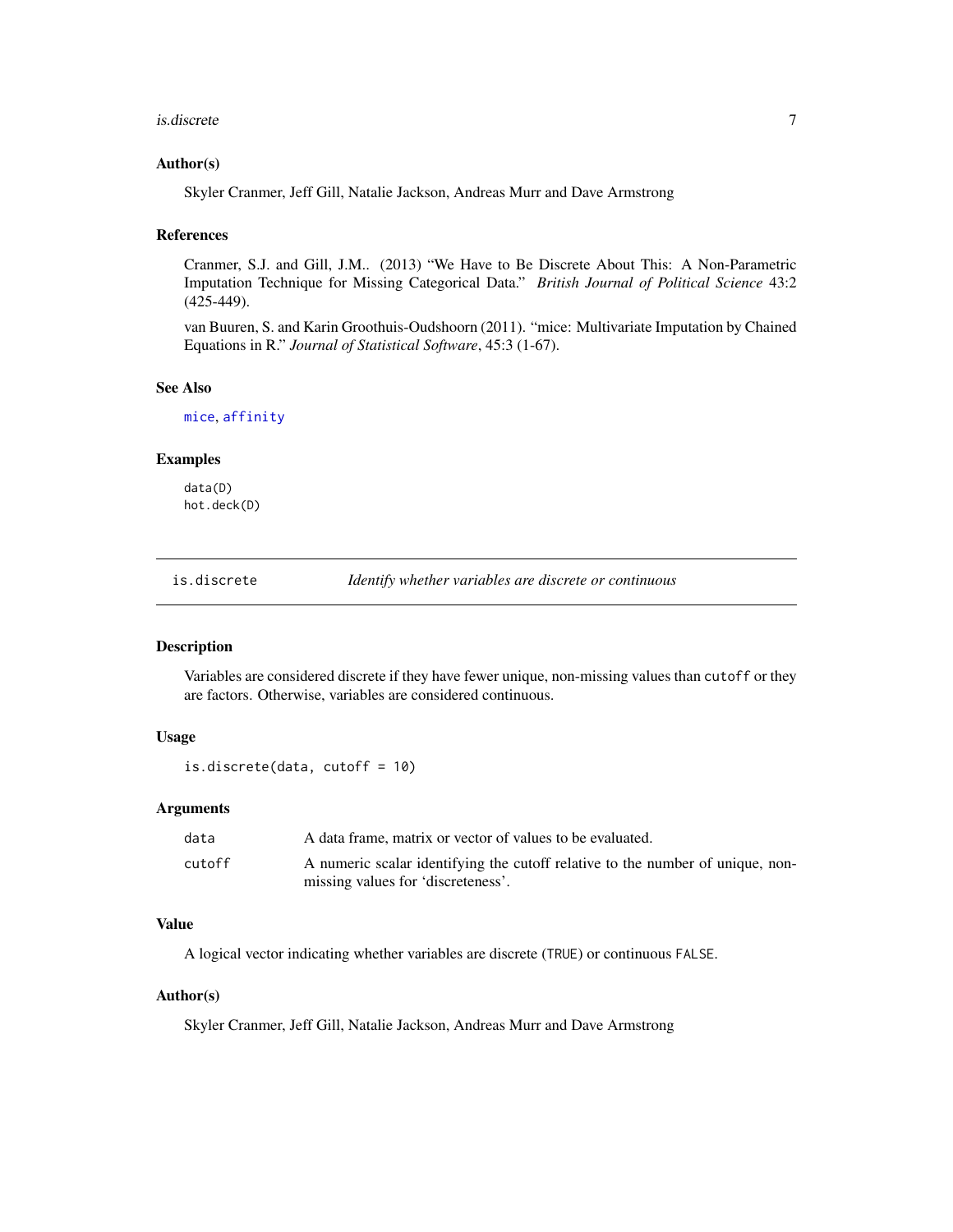<span id="page-7-0"></span>

Data on Democracy, State Repression and other state-level characteristics

## Usage

data(isq99)

#### Format

A data frame with 3222 observations on the following 13 variables.

IDORIGIN Country Code

YEAR Year

- AI Amnesty International PTS Coding
- SD State Department Country Report PTS Coding
- POLRT Freedom House Political Rights Variable
- MIL2 Military Government
- LEFT Leftist Government
- BRIT British Colonial Influence

PCGNP GNP/capita

LPOP Log of population

DEMOC3 Polity III Democracy

CWARCOW COW Civil War

IWARCOW2 COW Interstate War

## References

Steven Poe, C. Neal Tate and Linda Camp Keith. 1999. "Repression of the Human Right to Personal Integrity Revisited: A Global, Cross-National Study Covering the Years 1976-1993". International Studies Quarterly. 43: 291-313.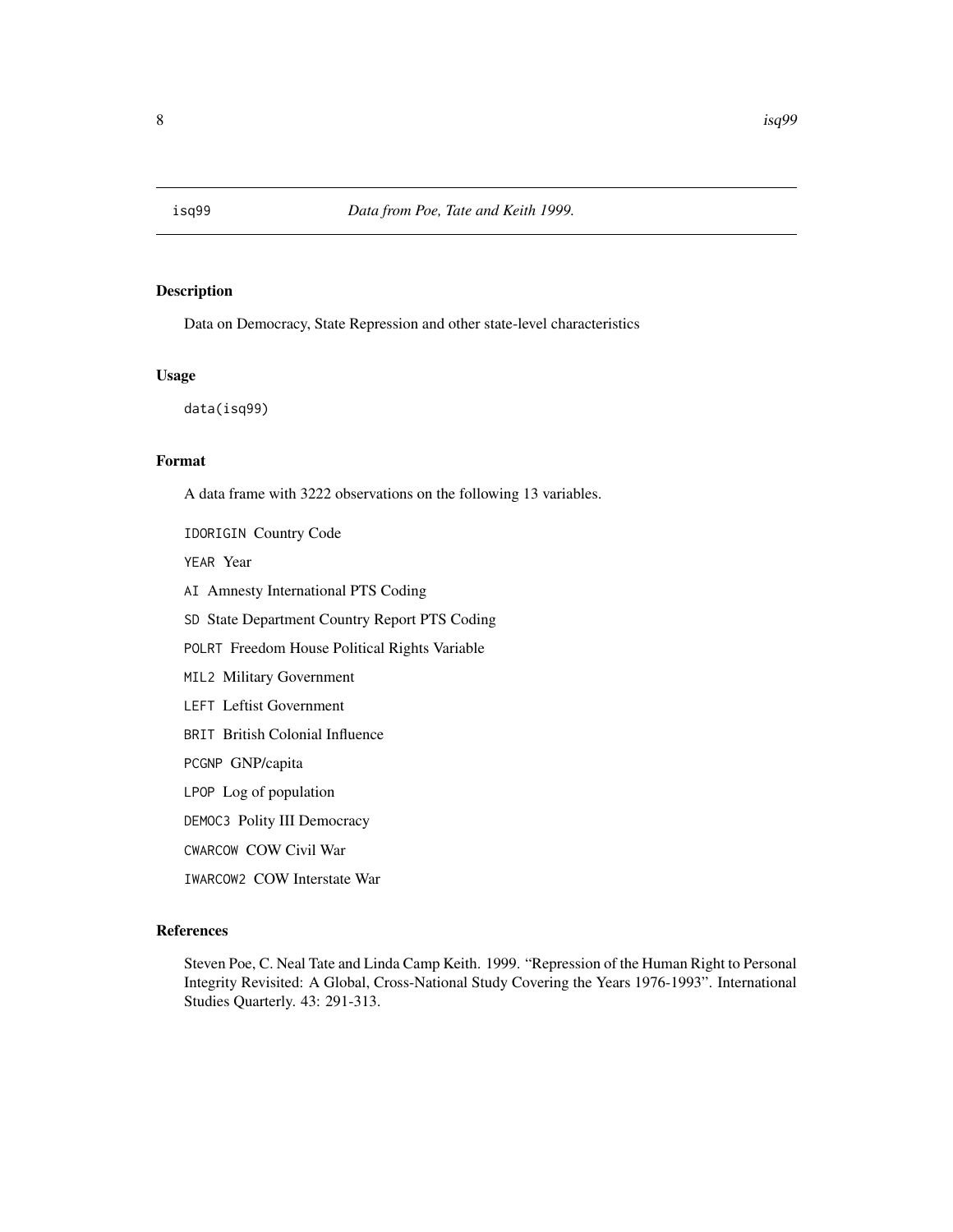<span id="page-8-0"></span>scaleContinuous *Standardize continuous variables.*

## Description

Standardizes (centers and scales) continuous variable in a dataset, leaving discrete variables untouched.

## Usage

scaleContinuous(data, discrete, sdx = 1)

## Arguments

| data     | A data frame or matrix of variables to be scaled.                                                                                                    |
|----------|------------------------------------------------------------------------------------------------------------------------------------------------------|
| discrete | Either a logical vector which is TRUE for discrete variables and FALSE for con-<br>tinuous ones or a vector of column numbers of discrete variables. |
| sdx      | The standard deviation of the columns for the continuous variables.                                                                                  |

## Value

A data frame with the same dimensions as data where the continuous variables are centered and scaled.

## Author(s)

Skyler Cranmer, Jeff Gill, Natalie Jackson, Andreas Murr and Dave Armstrong